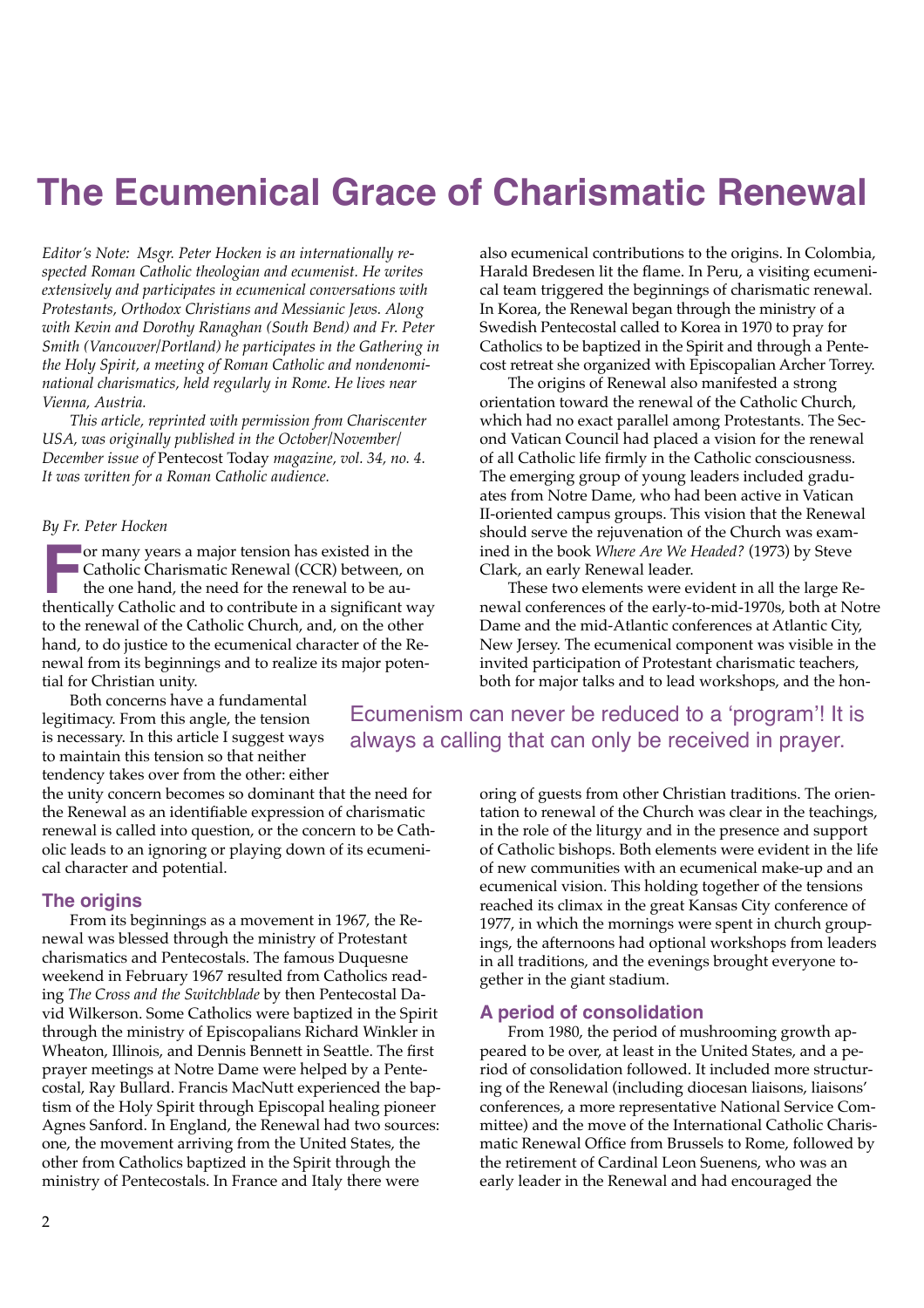move of the International Office to Brussels, and the first appointment of a bishop in the Vatican with responsi bility for the Charismatic Renewal. People spoke about "moving to the heart of the Church." In the Vatican, the Renewal came under the Pontifcal Council for the La ity, which had responsibility for movements, which have since become known as the "new ecclesial movements." This brought defnite advantages for the recognition of the place of the Renewal in the Catholic Church, but it also tended to obscure its unique features—that it had no human founder like the other movements, as well as its ecumenical origins and character.

It is maybe not surprising that this period saw a decline in the ecumenical expressions of renewal. This prompts the question: was this decline a factor in a loss of dynamism in the Renewal and a decrease in its impact?

### **New ecumenical stirrings**

While the ecumenical expressions in CCR were less ening, the Holy Spirit was raising up new witnesses to unity. Several pioneer fgures (notably Michael Harper, then Anglican, Lutheran Larry Christenson, Pentecostal Vinson Synan and Redemptorist preacher Fr. Tom Forrest) came together in the mid-to-late-1980s to launch a new ecumenical network at the worldwide level, a pattern re peated in Europe and North America. Papal preacher, Fr. Raniero Cantalamessa, whose charismatic initiation had begun in Kansas City, was deeply convinced of the ecu menical character of renewal, and many will remember his electric talk on unity at the Brighton (UK) conference of 1991. At this time Charles Whitehead from England was emerging as a major figure in CCR; Charles has an Anglican wife and he was baptized in the Spirit through the ministry of an Anglican priest. So it is no surprise that he has constantly championed the ecumenical component of Renewal. (He is currently chair of the International Charismatic Consultation). Charles Whitehead provides an outstanding example of holding the ecumenical and the Catholic together.

### **Theological developments**

Only at Vatican II in 1964 did the Catholic Church frst endorse Catholic participation in the movement for Christian unity. In its teaching on the Church and those baptized outside the Catholic Church, the Council taught clearly for the frst time that other Christians and their ecclesial communities are not simply "outside" the one Church. Since then, official Catholic documents have a language for describing their situation: other Christian bodies are in "imperfect communion" with the Catholic Church, that is to say, there is a real communion in the